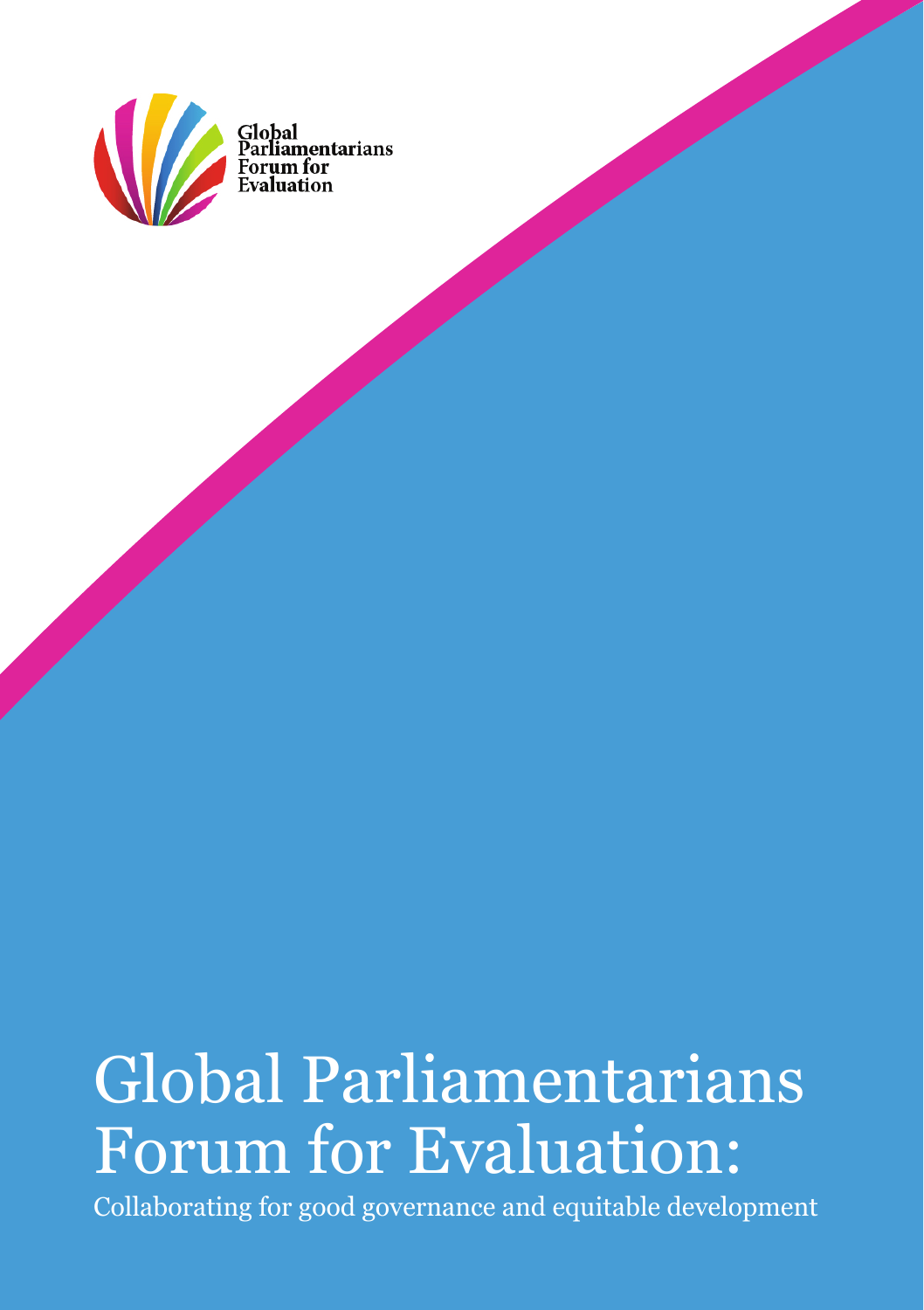#### What is the Global Parliamentarians Forum for Evaluation?

We are a collaborative movement of international parliamentarians, committed to improving policy outcomes and social accountability, that advocates for evidence-based decision making.

We know that evaluation can enable governments and parliaments to efficiently and effectively address national interests. We encourage policy makers and evaluation professionals to work together to build evaluation capacities around the world.

Our goal is to create enabling environments for nationally owned, transparent, systematic and standardised evaluation processes. Through capacity building, knowledge sharing and advocacy, the Global Parliamentarians Forum for Evaluation supports and empowers parliamentarians to deliver evidence-based policy that helps achieve good governance, sustainable development and social equity.

### What is evaluation?

Evaluation is the systematic and objective assessment of the design, implementation and results of projects, policies and programmes. It analyses what the intervention has achieved against expected and unexpected results.

An evaluation should provide credible, useful, evidence-based information that allows parliamentarians to apply findings, recommendations and lessons to decision-making processes on national policy and legislation.

National evaluation systems are a critical tool for effective governance, as they assist governments in planning, budgeting and making decisions based on evidence.

*"As a Member of Parliament, I have to say that evaluation is one of the most important tools for good decision making" –Hon. Pekka Haavisto, Parliament of Finland*

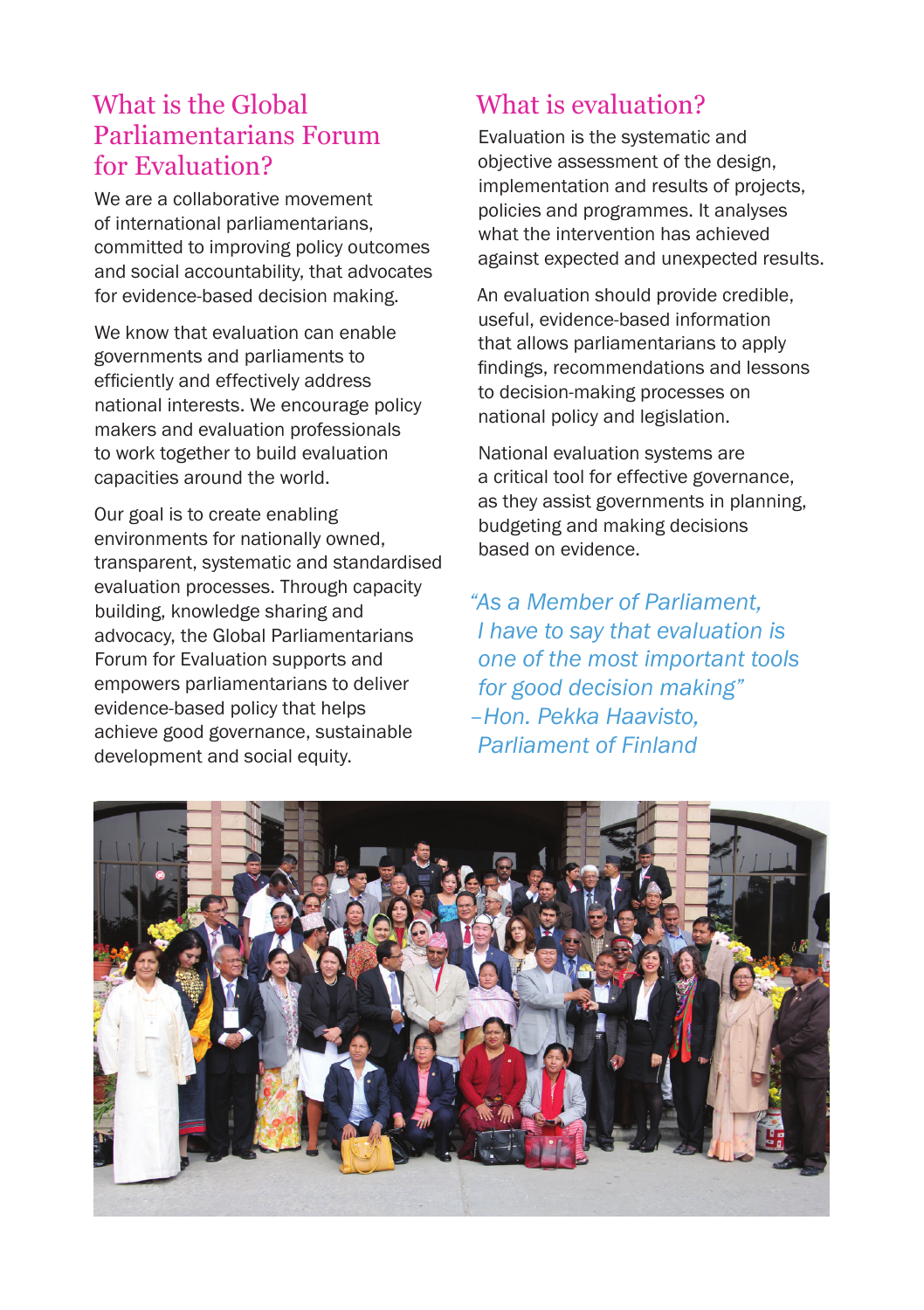*"Knowing what has happened before, we learn from those mistakes and we evaluate the present-day processes to make sure that history does not repeat itself"–Hon. Dexter Nduna, Parliament of Zimbabwe* 

#### The value of the Global Parliamentarians Forum for Evaluation

With members from various countries and regions, the Global Parliamentarians Forum for Evaluation provides a unique environment for the advancement of evaluation at the national level. Under the umbrella of EvalPartners, in collaboration with various partners, the forum assists parliamentarians in:

- Enabling greater national development effectiveness and inclusive growth
- Gaining knowledge and understanding about evaluation and how to apply it to the development of policies, bills and legislation
- Developing a National Evaluation Policy to set standards for evaluation across parliament and government, and strengthen evaluation systems
- Accessing internationally endorsed tools for monitoring and evaluation
- Providing materials to promote evaluation amongst parliamentary and governmental colleagues
- Improving oversight of progress against the Sustainable Development Goals, and
- Facilitating dialogue and building partnerships with critical stakeholders, including national evaluation associations, civil society

organisations, funding institutions and regional parliamentarian colleagues advocating for improved evaluative practice

#### The role of parliamentarians in promoting evaluation

Developing and strengthening evaluation policies in countries is important for good governance and effective development. Parliamentarians can play a role by:

- Demanding high quality evaluations to ensure accountability
- Spearheading national evaluation policies and systems
- Raising awareness of the importance of evaluation amongst colleagues

In doing so, parliamentarians can help create an environment where evaluation is so embedded in good governance that policy makers or managers automatically conduct a neutral review of evaluation information prior to decision making. This includes analysing data and insights to assess results, identifying innovations, and synthesising learning in order to improve policy and decision making.

*"I think evaluation is a powerful tool to improve democracy to improve citizen control of governments and parliaments. It's a powerful tool against populism. I think we must make laws on public policies based on evidence. It is the way to have better government, better policies, better laws. So, I believe it is the only way we can improve our democracy" –Hon. Samuel Hoyos Mejia*